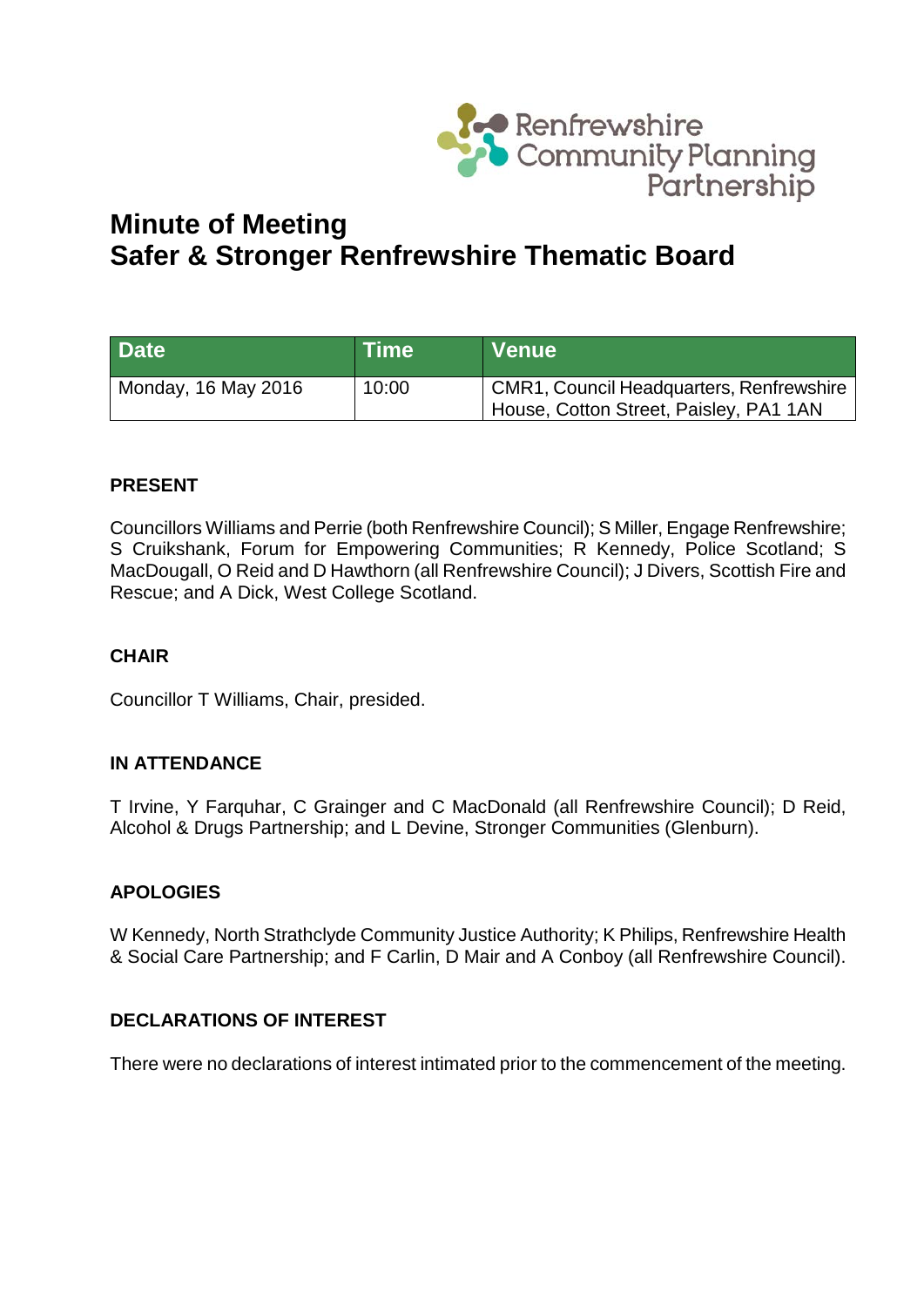## **1 MINUTE OF PREVIOUS MEETING**

There was submitted the Minute of the meeting of the Safer & Stronger Renfrewshire Thematic Board held on 23 March 2016.

**DECISION**: That the Minute be noted.

## **2 ROLLING ACTION LOG**

The Rolling Action Log was submitted for approval.

**DECIDED:** That the Rolling Action Log be approved.

## 3 **SPOTLIGHT PRESENTATIONS**

## (a) **ALCOHOL & DRUGS PARTNERSHIP**

A presentation was given by D Reid, ADP Co-ordinator which outlined the National Framework; highlighted the recent changes in policy and the strategic priority outcome areas; defined the ADP governance and accountability arrangements; detailed the quality principles and performance; summarised the role of the specialist addiction service; and highlighted key actions.

**DECIDED**: That the presentation be noted.

# (b) **STRONGER COMMUNITIES**

L Devine, Engagement Officer, Stronger Communities gave a presentation relative to the Stronger Communities project in Glenburn. The presentation gave a brief overview of the project; highlighted the goals for Glenburn; detailed what stage the project had reached; and the vision and idea for the future of Stronger Communities in Renfrewshire.

**DECIDED**: That the presentation be noted.

## 4 **RENFREWSHIRE COMMUNITY SAFETY PARTNERSHIP – TACKLING POVERTY INITIATIVES**

There was submitted a report by the Director of Community Resources relative to Tackling Poverty Community Safety Partnership Initiatives.

The report indicated that a Tackling Poverty Strategy for Renfrewshire was set up in September 2015 within the context of the current opportunities and challenges that Renfrewshire would face in coming years. A number of priorities were being taken forward by Community Resources and Police Scotland which impactedon the Safer and Stronger action plan.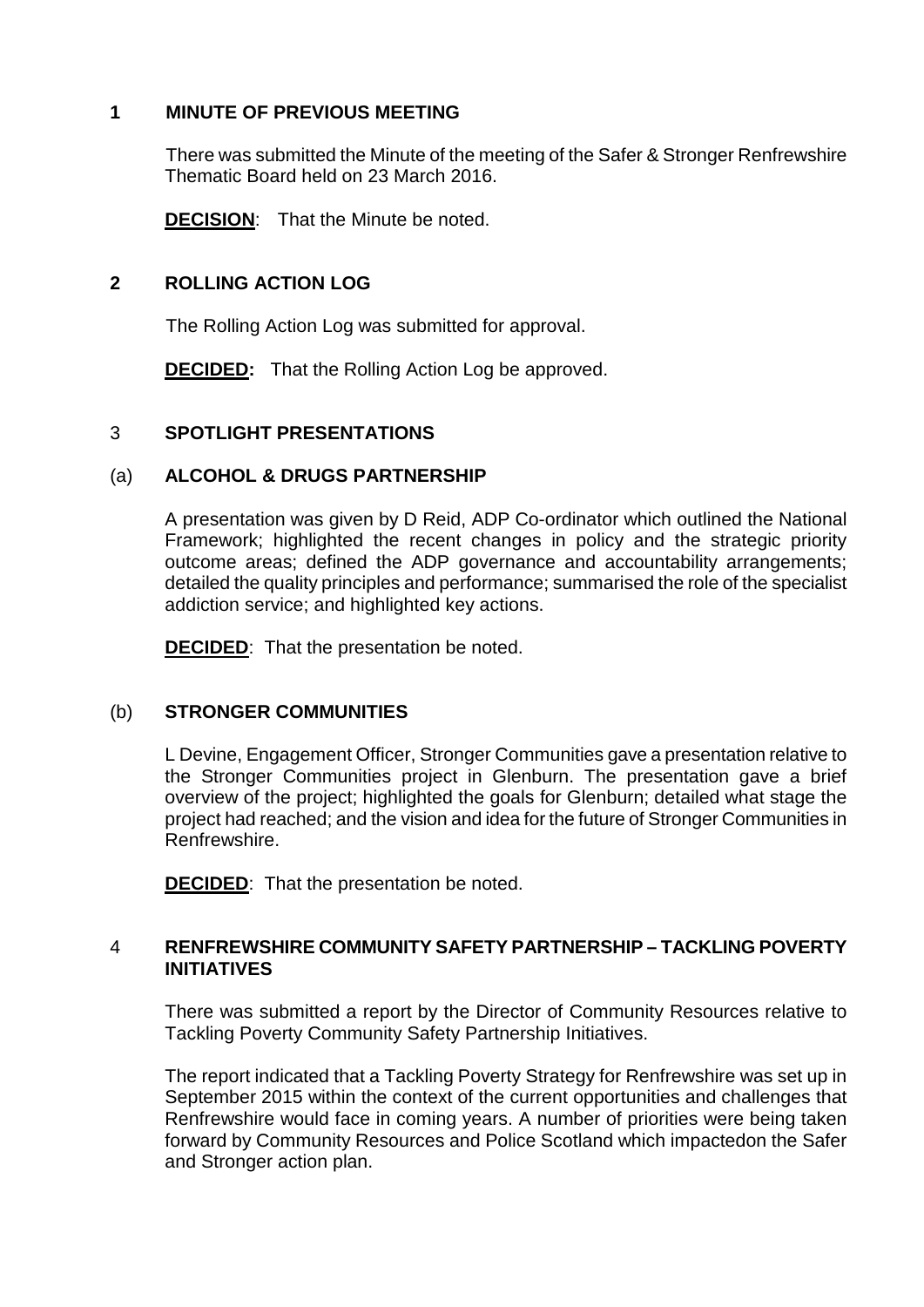Four workstreams were set up within the Tackling Poverty Action Plan in which the Community Resources Strategic Change Board had a key role in reviewing progress and monitoring performance against the agreed outcomes.

## **DECIDED**:

- (a) That progress with the four workstreams impacting on the Safer and Stronger action plan within the Tackling Poverty Action Plan be noted; and
- (b) That it be noted that a further report would be submitted to a future Board outlining the performance against the success measures for each of the workstreams.

## 5 **RENFREWSHIRE COMMUNITY SAFETY PARTNERSHIP – DAILY TASKING – IMPLEMENTATION REVIEW**

There was submitted a report by the Head of Public Protection providing an overview of the review of Daily Tasking and an update on the progress of the implementation of recommendations made as a result of the Daily Tasking evaluation carried out in September 2015.

The report advised that in September 2015 an evaluation of the Daily Tasking process was conducted in order to identify gaps or weaknesses in the process and to make recommendations to mitigate against these in order to ensure that the communities of Renfrewshire received the most effective service from the Partnership, and that the process was as comprehensive and efficient as possible. Revised Terms of Reference for Daily Tasking were outlined in the appendix to the report.

Since the review, efforts had been successful in securing the regular attendance of a number of key partners within the Daily Tasking process and it was noted that this was delivering improvements in service outcomes.

The report intimated that the Daily Tasking process would continue to respond to the changing environment in which it operated and would align with the priorities of the Council and the Safer & Stronger Renfrewshire Thematic Board. Particular areas of work for the year ahead would include a focus on Paisley Town Centre and how the information gathered could be utilised to identify improvements to service provision within the town centre. The initial response to the Missing Persons consultation would also require development to be incorporated into daily working practices to ensure Daily Tasking played a crucial role in the response to missing persons.

## **DECIDED**:

- (a) That the revised terms of reference for Daily Tasking within the Appendix to the report be noted;
- (b) That the progress with the recommendations made as part of the review of Daily Tasking be noted; and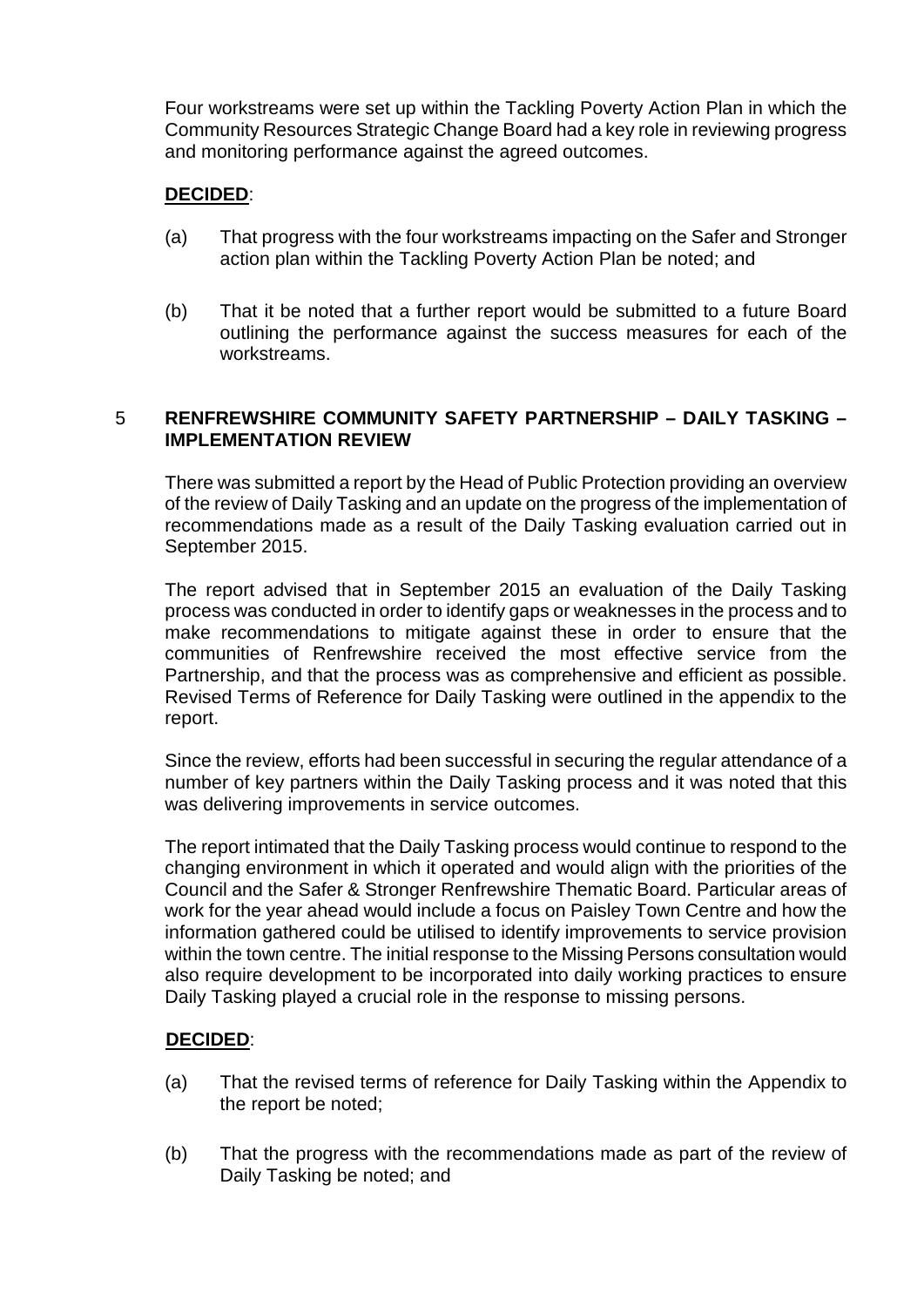(c) That it be noted that regular reports would be submitted on an ongoing basis to ensure the continued development of the Daily Tasking process.

## 6 **COUNTER CORRUPTION, SERIOUS ORGANISED CRIME & COUNTER TERRORISM**

There was submitted a report by the Head of Public Protection relative to progress made in understanding and responding to the threat posed by serious organised crime and counter corruption.

The report advised that the Council's strategy to counter corruption and to respond to the threat posed by serious organised crime was driven by an Integrity Group which had now been in place for a little over a year. The approach to developing a strategic response to this agenda was to ensure a proportionate response to the risks identified across the Council.

The report indicated that many of the relevant interventions reflected good internal control, personnel and ICT management practices and the representation of these services at a senior level on the Integrity Group was critical to ensuring good progress was made. Specific issues had been identified by the group and were being developed further within a revised action plan.

A large number of high risk areas of activity, highlighted by the Police Scotland Counter Corruption Unit had been identified and in addition to these areas of focus other medium risk examples had been identified that would continue to feature in the plan and approach – primarily centred around contract vulnerabilities or areas where vulnerable residents might be targeted.

The report stated that as part of a proportionate strategy to tackle the threat posed by serious organised crime and corruption, the Council Integrity Group was in the process of developing a series of actions and recommendations for the Council and partners to consider based around the vulnerabilities that had been identified.

It was noted that an assessment of potential vulnerabilities was being undertaken by the National Counter Corruption Unit supported by the Chief Auditor which would guide the strategy as it was finalised providing focus and scope to ensure that key risks were prioritised for action.

## **DECIDED:**

- (a) That the progress achieved in understanding and responding to the threat posed by serious organised crime and counter corruption be noted;
- (b) That the themes identified and the plans for the Integrity Group to update their assessments and actions accordingly be noted; and
- (c) That it be agreed that a further report on the work of the Integrity Group in relation to Serious Organised Crime and Counter Corruption be submitted to a future meeting.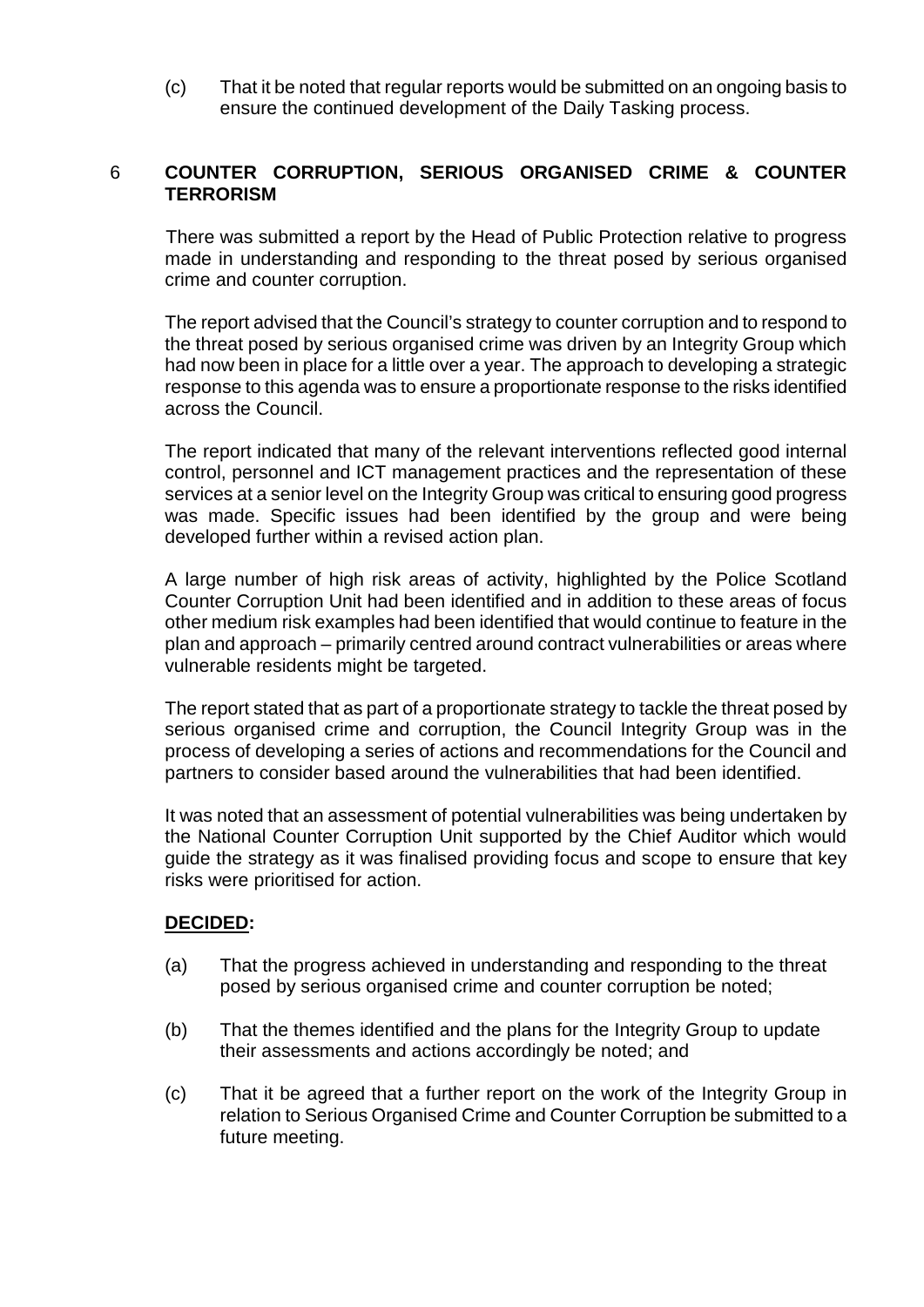## 7 **UPDATE ON MINISTERIAL STATEMENT ON CHILD PROTECTION ARRANGEMENTS**

There was submitted a report by the Head of Child Care and Criminal Justice bringing the Board's attention to the statement made by the Cabinet Secretary for Education on child protection arrangements.

The report advised that the Education Secretary had announced a comprehensive review of the child protection system in Scotland advising that the review would strengthen the steps taken when children had experienced, or were at risk from harm. The recommendations would be made at the end of 2016 and focus on child protection committees; initial case reviews; significant case reviews; and the child protection register.

**DECIDED**: That the report be noted.

## 8 **EXTENSION OF MULTI-AGENCY PUBLIC PROTECTION ARRANGEMENTS**

There was submitted a report by the Head of Child Care and Criminal Justice providing an update on Multi-Agency Public Protection arrangements (MAPPA) within Renfrewshire. The report particularly focused on the extension to other offenders who present a risk of serious harm which commenced on 31 March 2016.

The report advised that MAPPA was introduced in April 2006 as a result of the Management of Offenders etc. (Scotland) Act 2005. This required the Police, Local Authorities, Health Boards and the Scottish Prison Service as the Responsible Authorities to establish multi-agency arrangements to assess and manage the risk posed by certain categories of offender.

Since 2006 this had related to registered sexual offenders who required to notify under sexual offences legislation, and mentally disordered restricted patients. However from 31 March 2016 Section 10(1)(e) of the above act extended the arrangements to include 'other' offenders, a list of which was included within the report.

The report provided a definition of "serious harm" and indicated that there was no automatic or statutory inclusion in this category, it was for the Responsible Authorities to decide, based upon the published criteria, to whom they wished it to apply. The criteria for 'other' offenders reflected that this extension would consider the critical few nationally, it was not an extension for all violent offenders. The Risk Management Authority considered that this would equate to approximately 100 cases nationally and numbers would be monitored by Scottish Government.

It was noted that new National MAPPA Guidance was published on 3 March 2016 and was available on the Scottish Government website. Changes from the previous 2014 issue of the guidance largely related to the inclusion of a chapter for the new risk of serious harm offender category, and updated the chapters on the significant case review process and offenders in the prison system, reflecting application of the new category. A full review of the national guidance would be undertaken throughout 2016 to reflect findings in relation to the National Thematic Review of MAPPA. A number of related work streams were planned or were underway nationally to take forward the recommendations of the report.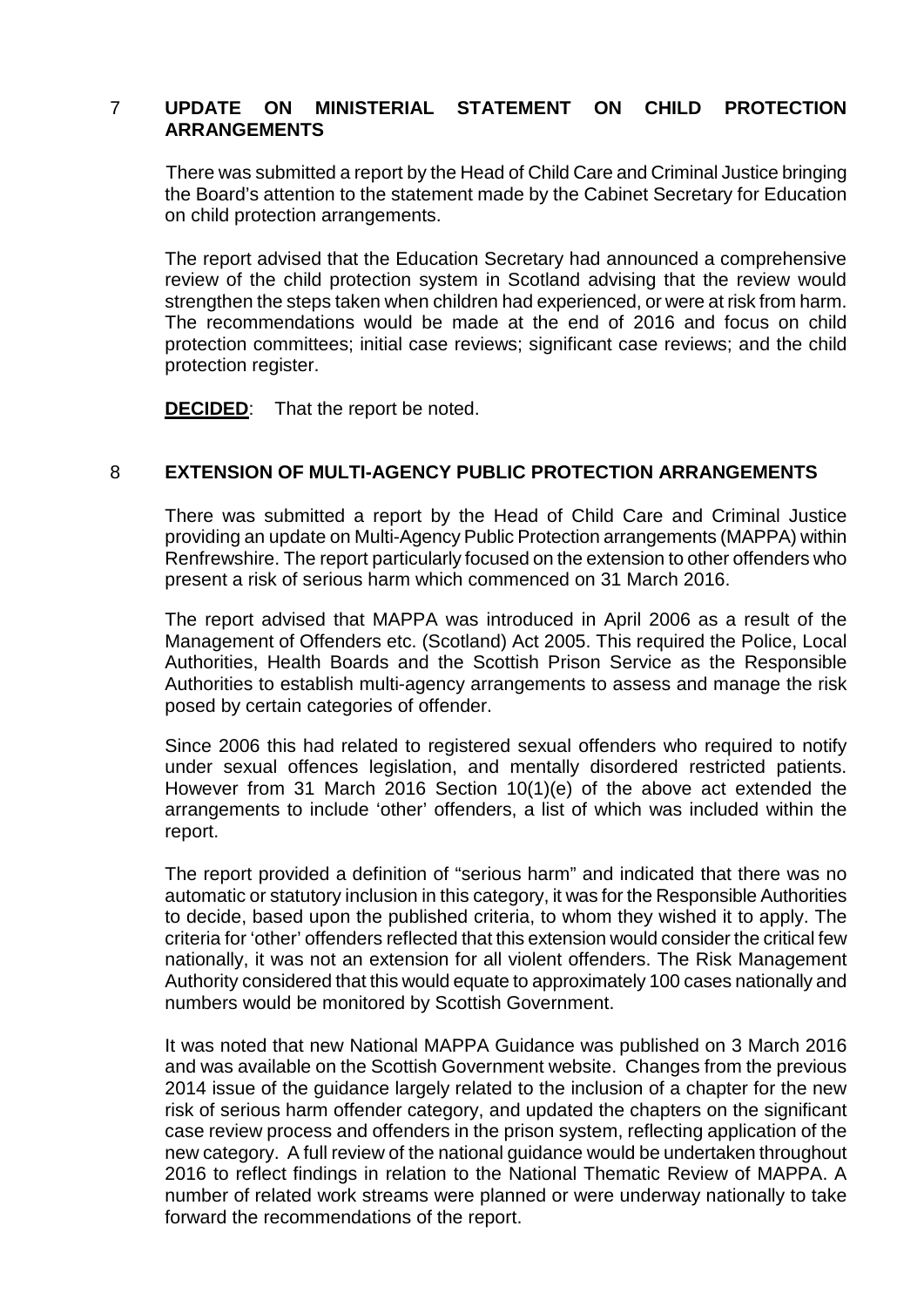## **DECIDED:**

That the COG note the changes and extension to MAPPA in Scotland and the work already underway within Renfrewshire to take forward the new arrangements.

## 9 **SAFER & STRONGER RENFREWSHIRE THEMATIC BOARD SPOTLIGHT REPORT**

There was submitted a report by the Director of Community Resources which provided a summary of progress against Safer and Stronger actions and measures over the first three years of the Community Plan, an overview of the agreed strategic priorities and focus for the Thematic Board and the key areas of work being taken forward by partners over the next year.

## **DECIDED**:

- (a) That the strong performance and strategic focus achieved by the Safer & Stronger Renfrewshire Thematic Board be noted;
- (b) That the strategic review of priorities and focus for the Renfrewshire Safer & Stronger Renfrewshire Thematic Board be noted;
- (c) That the agreed future work plan of the Safer & Stronger Renfrewshire Thematic board be noted;
- (d) That the challenges and implications relating to a small number of impact measures be noted; and
- (e) That it be noted that this report had been submitted to the Renfrewshire Community Planning Partnership Board held on 11 May 2016.

## 10 **UPDATE ON SCOTTISH GOVERNMENT REVIEW OF STRATEGIC PRIORITIES**

There was submitted a report by the Director of Community Resources relative to an update on the Scottish Government Review of Strategic Priorities.

The report intimated that the pre-consultation phase of the Review of Strategic Police Priorities, which centred around the question 'What are your priorities for your police service?', was originally scheduled to run up to 12 February 2016. This date had now been extended to run up to 29 April 2016. The Scottish Government were keen to continue the consultation process to ensure they had captured the full breadth of views and ensure that redrafted priorities took account of wider work around planning for police services in Scotland. The extension of the pre-consultation phase had delayed the start of the formal consultation phase, which would now take place during the summer.

The Scottish Government were advised that the Council would not be in a position to approve and submit a formal response until the end of August 2016 as the Council and Community Planning Boards were in recess over the summer. A Renfrewshire response would be drafted during the summer in consultation with members of the